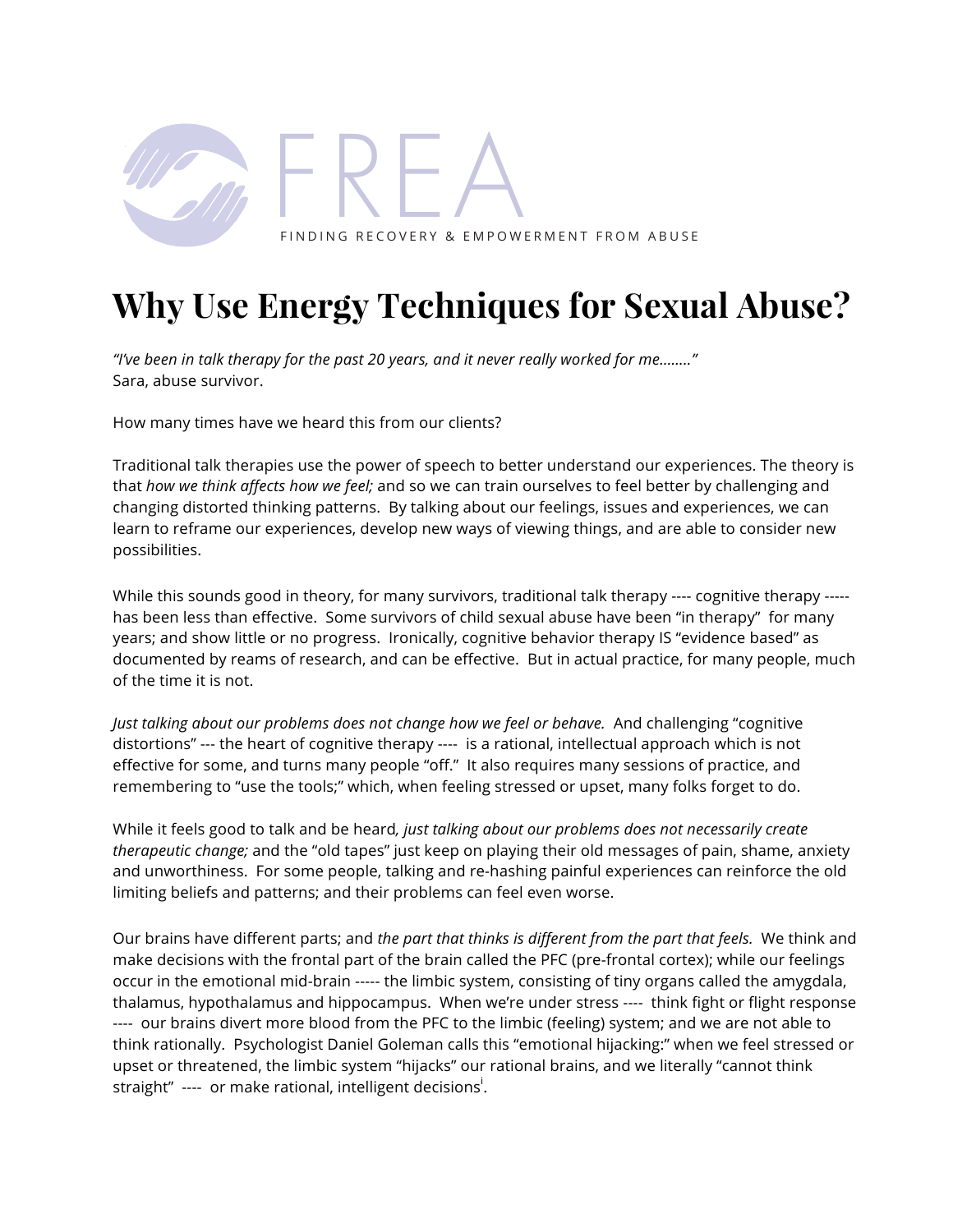Talk therapies focus on cognitive (talk) strategies in the frontal part of the brain, where we think and make decisions; but they ignore the emotional limbic system ---- where feeling occurs. You've probably witnessed arguments where one person is trying to discuss things "rationally", but is emotionally shut down --- with another person who is feeling emotionally, but "cannot think straight." This is because these two systems ---- the "rational" thinking system and the emotional feeling system --- can inhibit and block each other. *Thinking shuts down our feelings;* and talk therapies, based on cognitive strategies, usually do not change how we feel or behave effectively or permanently.

## **A Breakthrough in Treating Trauma**

FREA was started by a group of therapists and healthcare professionals who use energy techniques in their practices. These energy therapies (also called 'Energy Psychology') refer to a family of techniques *which change how we feel by stimulating the body's energy system.* Just as we have a physical body with nerves and blood vessels, so also we have energy pathways in our bodies, called acupuncture meridians. The basic principle underlying these methods is that *emotional symptoms are caused by blockages in our energy system*. These blockages impede the free-flow of energy, (called chi or qi), causing fatigue, emotional distress and 'dis-ease.' Tapping acupressure points, just like in acupuncture, stimulates these meridian channels and restores the free flow of energy through our bodies $^{\text{ii}}$ .

*"Qi is the fundamental life force that permeates all things. Qi connects and animates everything in the universe. When the flow of qi is impaired, there is fatigue and dis-ease. When the flow of qi is free and unimpaired, there is abundant energy and radiant health."* Master Hong Liu.

When we feel "stressed," it is because our body's innate Fight or Flight response has been engaged. Our hearts beat faster, lungs breathe deeper, blood pressure rises, blood flows from the internal organs to our arms and lungs, and we prepare to Fight or Flee. While this adaptive response saved our ancestors' lives eons ago facing threats and predators, it is no longer adaptive when the "threats" we face now are deadlines, demanding bosses, traffic jams and buzzing I-phones.

The energy therapies are somatic (body) techniques, rather than cognitive (thinking) techniques. They directly influence our body and our limbic (emotional) mid-brain. They reduce stress by "downregulating" the Fight or Flight response. When we're no longer feeling "stressed" and all "revved up" by Fight or Flight, we feel calmer, more balanced and relaxed, and better able to make good decisions and communicate clearly.

The new energy therapies include:

- EFT Emotional Freedom Techniques
- TFT Thought Field Therapy
- TTT Trauma Tapping Technique
- TAT Tapas Acupressure Technique
- WHEE Wholistic Hybrid of EMDR & EFT.

The most popular of these techniques is EFT, developed by Gary Craig. EFT is a spin-off of TFT --- Thought Field Therapy, which was developed by a clinical psychologist, Dr. Roger Callahan.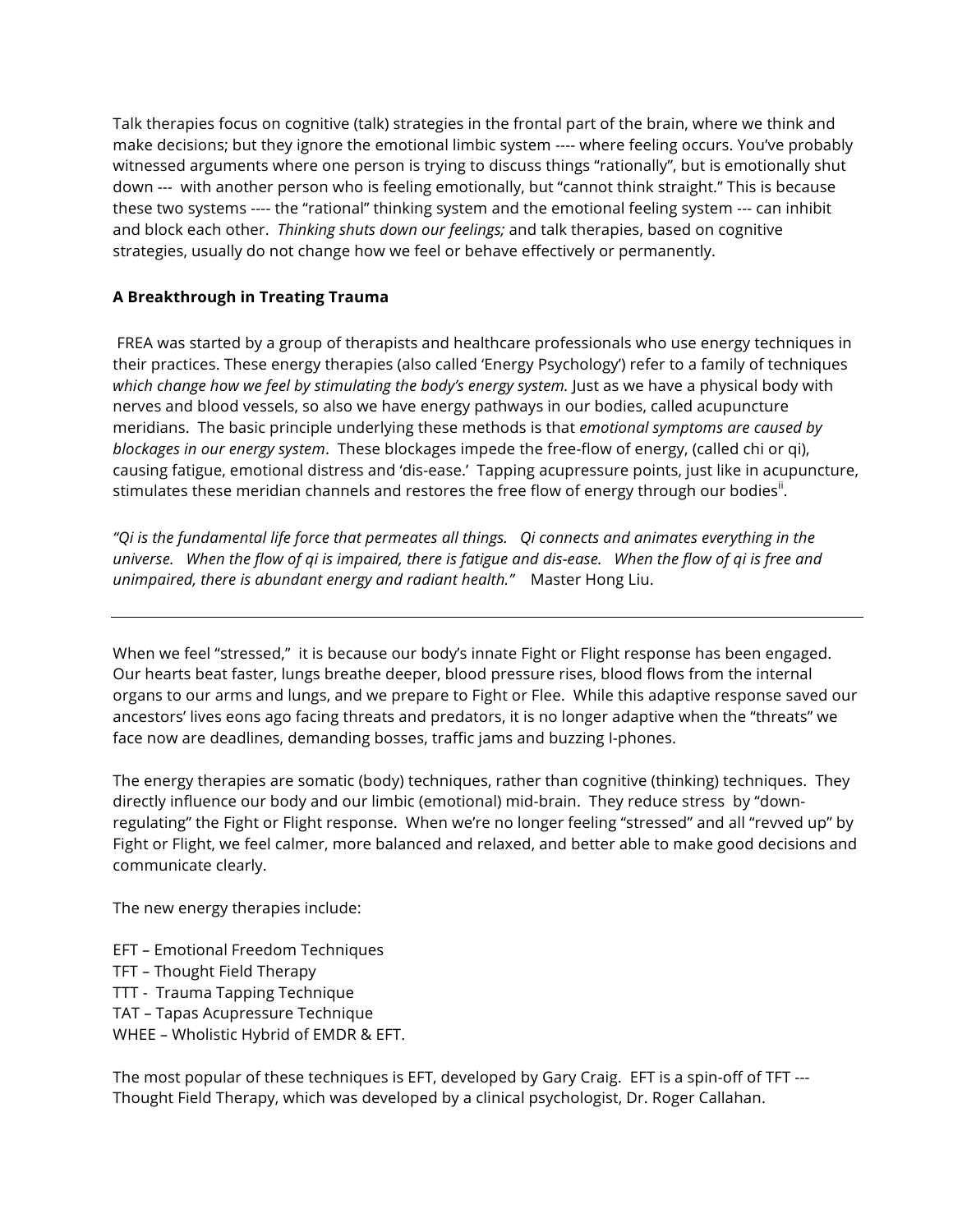Like many discoveries in science, Callahan made a fortuitous discovery. While working with a patient with a severe phobia of water, whom he called "Mary," during one session she noted that she was also feeing nausea. At this time Callahan was studying a technique called Applied Kinesiology, or "muscle testing." He asked Mary to tap an acupressure point below her eye, which is connected with the stomach meridian. He reasoned that as nausea occurs in the stomach, tapping a stomach meridian point might relieve the nausea, which it did. But he was very surprised when "Mary" told him that her fear was gone ---- along with the nausea ---- and proved it by walking outside to a swimming pool and sticking her toes in.

TFT is a very powerful technique ---- and a breakthrough in trauma treatment<sup>ii</sup>. However it has largely remained in the hands of professionals. EFT (Emotional Freedom Techniques), TTT (Trauma Tapping Technique) and WHEE are simplified forms of TFT.

All four techniques involve tapping points on the body. Thousands of people around the world are tapping on themselves to relieve aches and pains, fears and phobias, anxiety and depression, cravings and addictions, and many 'negative' emotional conditions. Tapping is sometimes called "the people's therapy" because it is a safe, simple self-healing technique that people can do for themselves and their loved ones.

#### **Why use energy therapies???**

Readers might ask *"Why consider using an alternative, "unproven" technique like EFT or other energy therapies? Why not stay with traditional, mainstream therapies like cognitive behavioral therapy or exposure therapy, which have been proven and are "evidence-based?"*

Numerous therapists, psychologists and practitioners have begun using energy therapies and also EMDR (Eye Movement Desensitization and Reprocessing) along with, or in place of, traditional 'talk' therapies<sup>"</sup>. When asked the question above, the reasons they cite most often include the following:

- Simplicity: Energy techniques are simple and easy to use
- Efficacy: Energy methods are highly effective. Clinical experience with a wide variety of clients show that they are efficacious in treating PTS and many forms of trauma and abuse $^{\vee}$ .
- Talking isn't necessary: a survivor can merely THINK of the memory, while tapping to find relief.
- $\;$  Speed: these methods can work much faster than traditional talk therapies $^{\sf vi}$ .
- Less pain: some forms of exposure therapy require you to re-view abusive and painful memories, over and over and over again. EP methods rapidly defuse the emotional charge on painful memories and experiences, and are much less painful than other methods.
- Depth: EP methods are forms of depth psychotherapy. They work on the emotional and energetic levels, which can heal more deeply than the cognitive (thinking) level.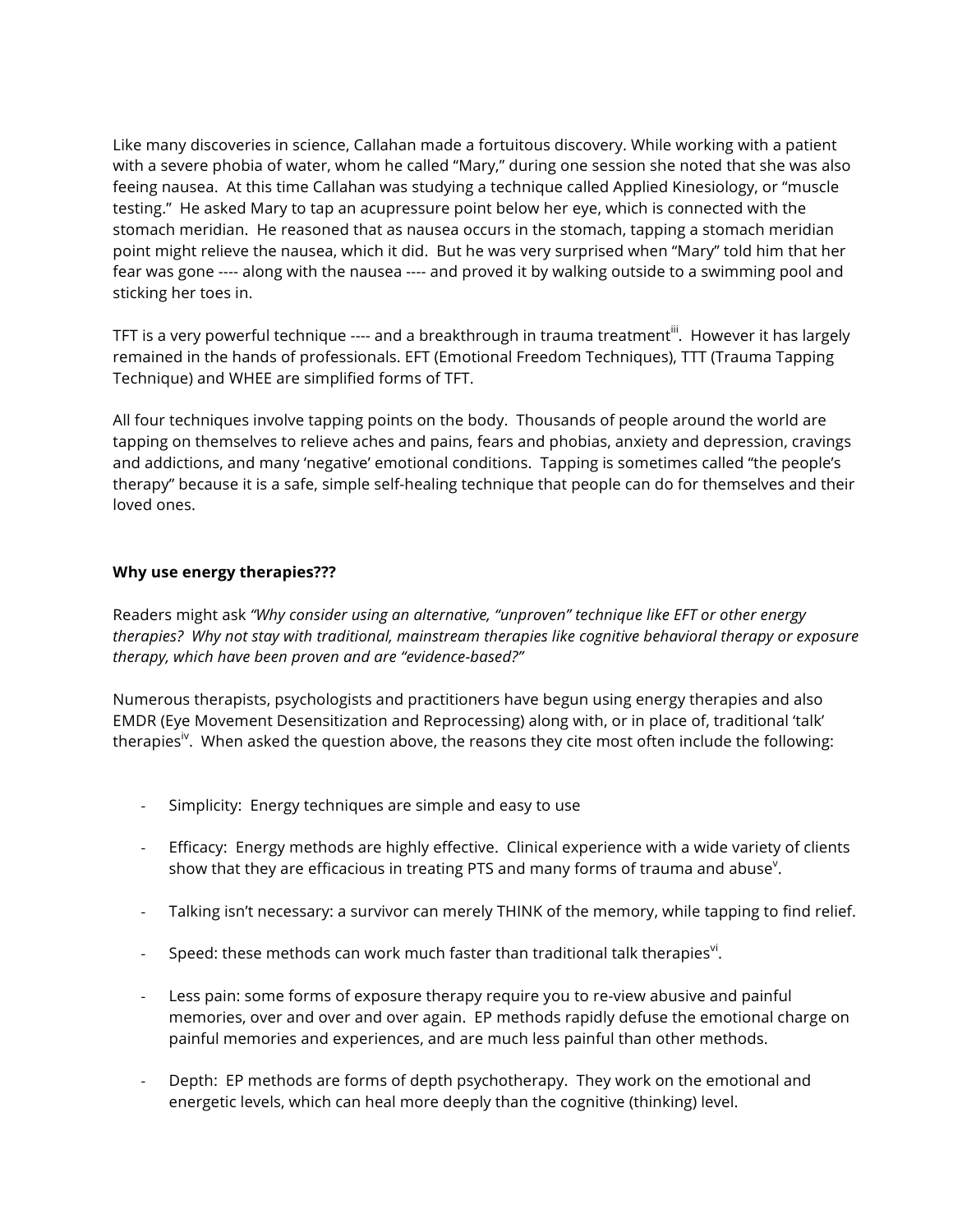- Safety: These methods have been found to be very safe, with few or no complications or side effects<sup>vii</sup>.
- Self-care: These techniques can be done by survivors and their families at home, in the safety of their bathrooms or offices, etc.
- Self-empowerment: EP techniques can be done by survivors, and thus empower folks to heal themselves.
- Long-lasting: the relief and changes people experience with energy methods are often durable and permanent<sup>viii</sup>.

### **Comments from therapists:**

*"Using EP techniques has increased the speed of my clients' recovery by approximately 300%."*

*"EP methods are my clients' coping methods of choice. Xanax takes about 45 minutes to provide relief. My clients now can get almost immediate relief from a few minutes of tapping, without the side effects. Also, the next time they think about the same issue, it doesn't have the same impact it had before…."*

*"Survivors can finally let go of the memory of the abuse in their bodies….. This has a ripple effect on their mental and even physical health, when they're no longer in a constant state of hyper-arousal……"*

*"I did not see the kinds of rapid shifts and changes I see now, until I began using energy therapies."*

It is for these reasons that for a growing number of therapists and practitioners, energy techniques have become the "treatments of choice" when treating survivors of abuse and assault.

### **Disclaimer:**

*This article represents the consensus opinion of FREA members. Please note that there is no single approach which works best for every person. Individual results will vary, depending on many factors such as rapport,, therapists' training and expertise, client readiness, severity of abuse, etc. It is our intention to communicate our experience and a sense of Hope that 1) you are not alone; 2) alternative and effective techniques are available; 3) there are self-help techniques survivors can do to reduce their stress and discomfort; and 4) ultimately, each of us is responsible for our own recovery.*

### **References**

 

<sup>&</sup>lt;sup>i</sup> Goleman, D. (1995). Emotional Intelligence. New York: Bantam Books.